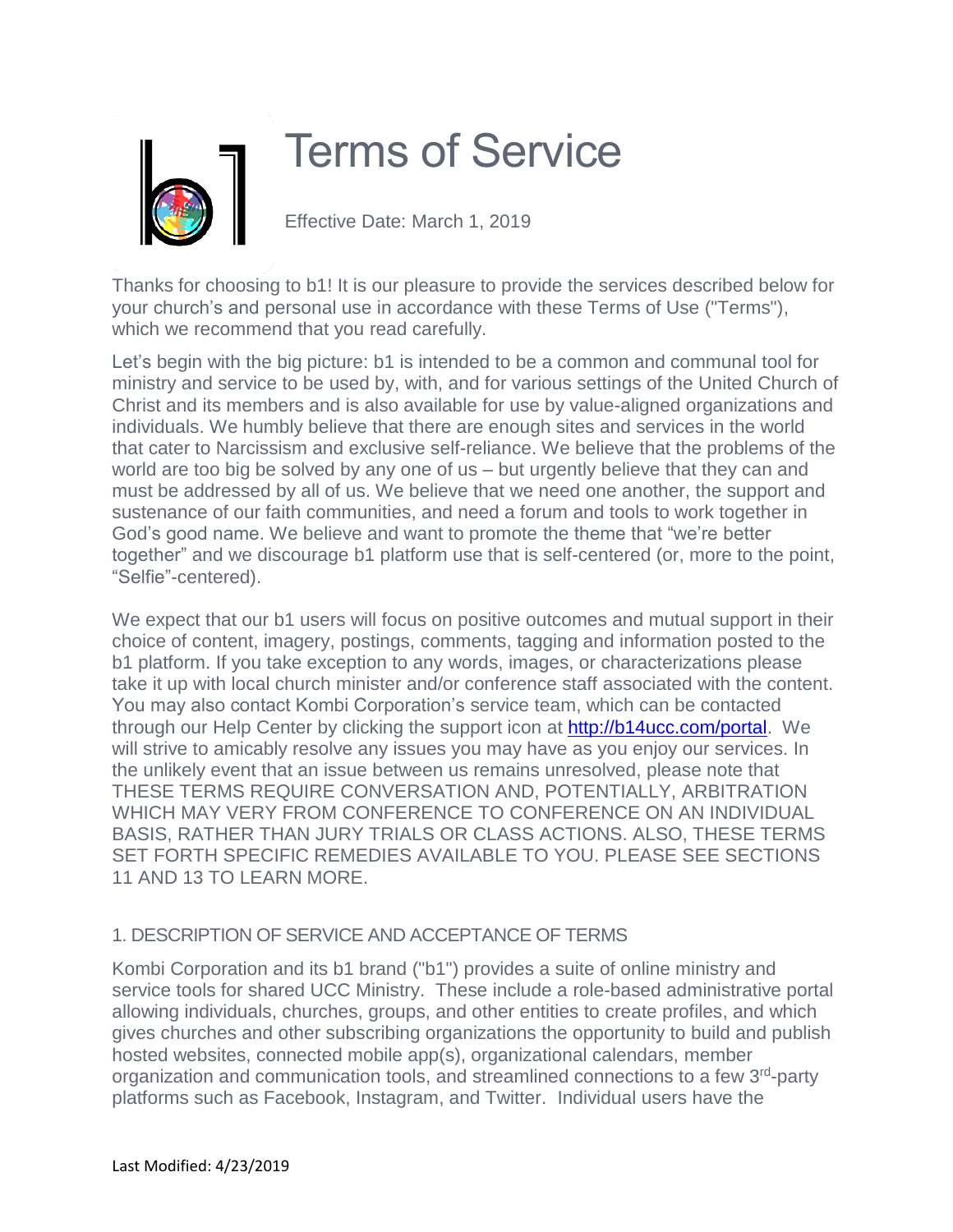opportunity to search for various offerings of live events, venues and on-demand content, including images, articles, videos, and other content (collectively, the "Content"). Our service, the Content, our hosting environment and the tools to build websites, apps, and e-newsletters, and other methods for viewing the Content (the "b1 platform") and any other products, features, tools, materials, or other services (including third party branded services) offered from time to time by Kombi through a variety of Interactive Communication Channels (defined below) are referred to collectively as the "Services." The term "Interactive Communication Channels" (ICC) refers to, collectively, the<b14ucc.com> website (the "b1 Site"), applications, local church and other hosted websites, and other places where any Services are available, including websites and applications of Kombi's third party partners and other websites where users or website operators are permitted to embed or have otherwise licensed or are permitted access to the b1 Content.

Use of the Services (including access to the Content) is subject to compliance with these Terms which incorporate by reference our Privacy Policy available by clicking the support icon at [http://b14ucc.com/portal.](http://b14ucc.com/portal) ("Privacy Policy") and any end user license agreement that might accompany the applicable Service. Therefore, by accessing or using any of the Services through any ICC (including by visiting the b1 Site or by downloading or launching the b1 application), you accept and agree to these Terms.

Please note that the website addresses (i.e., URLs) included within these Terms may not function as hyperlinks on all the ICC. To view these Terms with clickable hyperlinks, please visit the b1 Site on your computer. You may also simply email us directly anytime at: **b1info@kombicorp.com**.

## 2. CHANGES TO THESE TERMS

We may need to make changes to these Terms from time to time for many reasons. You should look at these Terms regularly, which you can view on the b1 Site by clicking the support icon at [http://b14ucc.com/portal.](http://b14ucc.com/portal) In addition, you can access these Terms from the b1 mobile applications. If we make a material change to these Terms, we will notify you by posting a notice on the b1 Site and in your b1 app(s). If you are a registered user, we will also send an email to the email address you most recently provided to us prior to the material change taking effect. Therefore, it is important that you keep your account information, including email address, updated. Any material change to these Terms will be effective automatically 30 days after the revised Terms are first posted or, for users who register or otherwise provide opt-in consent during this 30-day period, at the time of registration or consent, as applicable.

## 3. ACCESS AND USE OF THE SERVICES

3.1 Age Limitations. The Services are not intended to be used by children without involvement and approval of a parent or guardian. If you are under the age of 13, you are not permitted to register with b1 or provide your personal information to Kombi Corp. If you are at least 13 and under 18 years of age (or under the applicable age of majority in your state or territory of residence), you may register with b1 only if you have the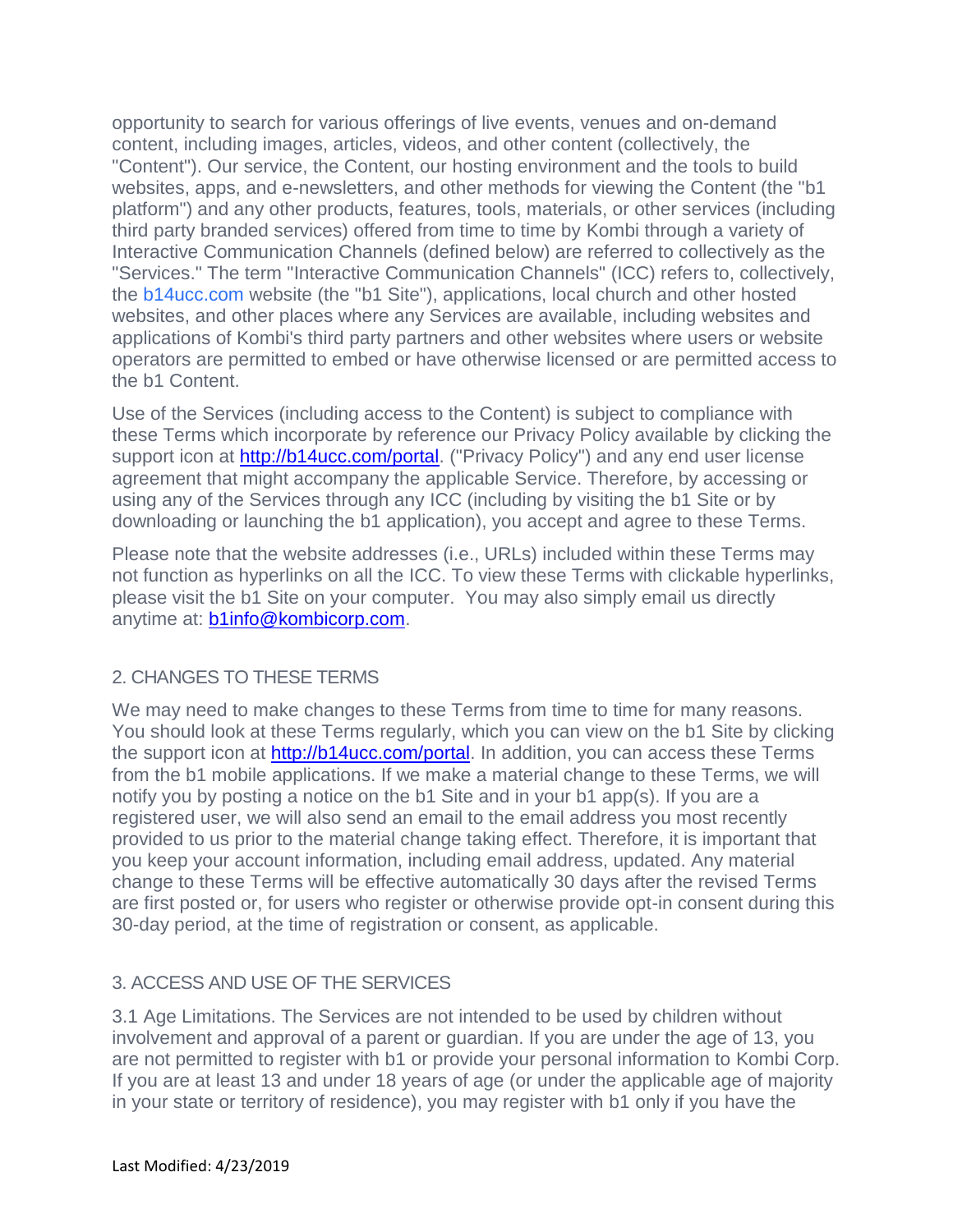consent of your parent or guardian (who must be identified and who must also be a registered b1 user), including consent to these Terms on your behalf, and for clarity, may only modify an account, or associated profiles, with the consent of your parent or guardian.

3.2 Your License. Kombi Corp. is pleased to grant you a non-exclusive limited license to use the Services, including accessing and viewing the Content on a supported connected device, for personal, non-commercial purposes as set forth in these Terms. The periods during which you can view each piece of Content and various potions of the Services will vary based on the rights availability of such Content, the End User Licenses of the particular portion of the Services (e.g. App vs. web-based portal), and the terms of your subscription.

3.3 Profiles. Kombi Corp. offers the option to personalize use of the Services through online profiles. Only the user account holder may create and modify their individual or organizational profile.

#### 3.4 The Content.

a. Usage Rules and Limitations. Individual Users may only access, view, and interact with the Content personally and for a non-commercial purpose in compliance with these Terms. You may not either directly or through the use of any device, software, internet site, web-based service, or other means remove, alter, bypass, avoid, interfere with, or circumvent any copyright, trademark, or other proprietary notices marked on the Content or any digital rights management mechanism, device, or other content protection or access control measure associated with the Content including 3<sup>rd</sup> party geo-filtering mechanisms. You may not either directly or through the use of any device, software, internet site, web-based service, or other means copy, record, download, stream capture, reproduce, duplicate, archive, distribute, upload, publish, modify, translate, broadcast, perform, display, sell, or transmit or retransmit the Content unless expressly enabled by the Service, permitted by the terms of your subscription, or otherwise by Kombi Corp, or by the copyright holder in writing. You may not incorporate the Content into, or stream or retransmit the Content via, any hardware or software application or make it available via frames or in-line links unless expressly permitted by Kombi Corp. in writing. Furthermore, you may not create, recreate, distribute or advertise an index of any significant portion of the Content unless authorized by Kombi. Except within the context of your local UCC church or other setting of the UCC or another entity expressly named by Kombi Corp., you may not build a business utilizing the Content, whether or not for profit. The Content covered by these restrictions includes without limitation any text, graphics, layout, interface, logos, photographs, audio and video materials, and stills. In addition, you are strictly prohibited from creating derivative works or materials that otherwise are derived from or based on in any way the Content, including montages, mash-ups and similar videos, wallpaper, desktop themes, greeting cards, and merchandise, unless expressly permitted by Kombi Corp or the Copyright holder(s) in writing. This prohibition applies even if you intend to give away the derivative materials free of charge.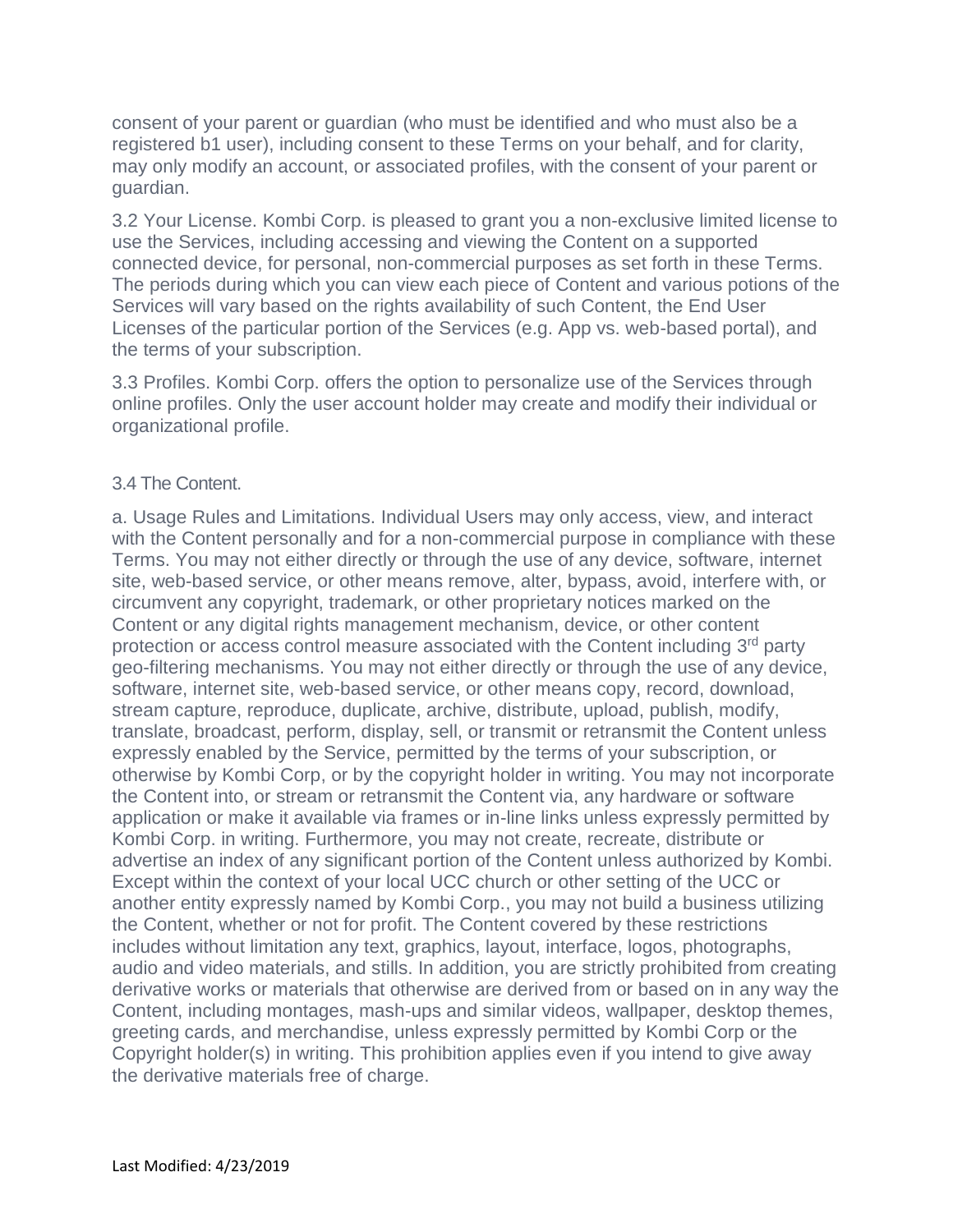b. Content Subjectivity. b1 intends to provide an open and crowd-sourced ecosystem for identifying and addressing Cause-based issues of Justice and Witness through shared ministry and service. From time to time, we expect that the topic at hand, and/or the images and words used to discuss the topic at hand may be graphic and startling (which may be unavoidable, depending on the topic). Such Content (or any Content, for that matter) may elicit varying reactions among different people. You may come across Content that you find offensive, indecent, explicit or objectionable. Also, Content types, genres, categories, and descriptions are provided as suggestions to help with navigation, and Kombi does not guarantee that you will agree with them. You acknowledge these risks. The b1 services provide both the mechanisms and the methodology to create engagement to foster positive outcomes between Content submitters and those who object to content and encourages open and affirming dialog with local church and regional clergy to reconcile these differences of opinion. When in doubt, we may remove content that's been identified as objectionable while it is being considered, but the final decision as to whether content is appropriate or not to belongs with the local church, or Conference or other such Organizational Subscriber who is hosting said Content.

c. Content Quality. Kombi uses various technologies to provide you with an optimal viewing experience. That said, quality of Content is determined ultimately by the Content submitter, including resolution, and may be affected by the format of the Content, your location, the speed and bandwidth of your internet service, and the devices used, among other factors. HD and 4K Ultra HD availability for certain Content depends on your internet service and device capabilities. The time it takes you to begin playing Content will vary based on a number of factors, including your location, internet bandwidth, the number of devices simultaneously connecting to the same network, the Content you have selected, and the configuration of the device you are using. As a result, although Kombi Corp. will provide tools and recommendations to submitters as to the appropriate technical specifications for submission, Kombi is unable to make any warranties about the Content in these respects.

d. Sponsorships. Kombi is working constantly with your Conference and the wider UCC, your Church, and with several strategic and value-aligned organizations to assure that you have the best experience with our Services, including keeping it affordable. To help do that, Content you view across all Services and ICC may include promotional messaging (e.g., banners, click-thru images, etc.) before and after that Content.

e. Downloads from b1. b1 may give you the option to download certain Content (e.g. Curriculum or a Sunday bulletin insert) on certain Compatible Devices so that you can watch or use it while you are offline ("b1 Downloads"). Content submitters may impose some limitations on the use of such Content, including: (i) the maximum number of devices that can store Downloads; (ii) the maximum number of Downloads that can be stored across Compatible Devices at any given time; (iii) how long Downloads will remain available to you; and (iv) geographic, age-related, time-fenced and device restrictions on use.

3.5 Compatible Devices. In order to access the Services, you will need to use a computer, mobile device, or other device that meets the system and compatibility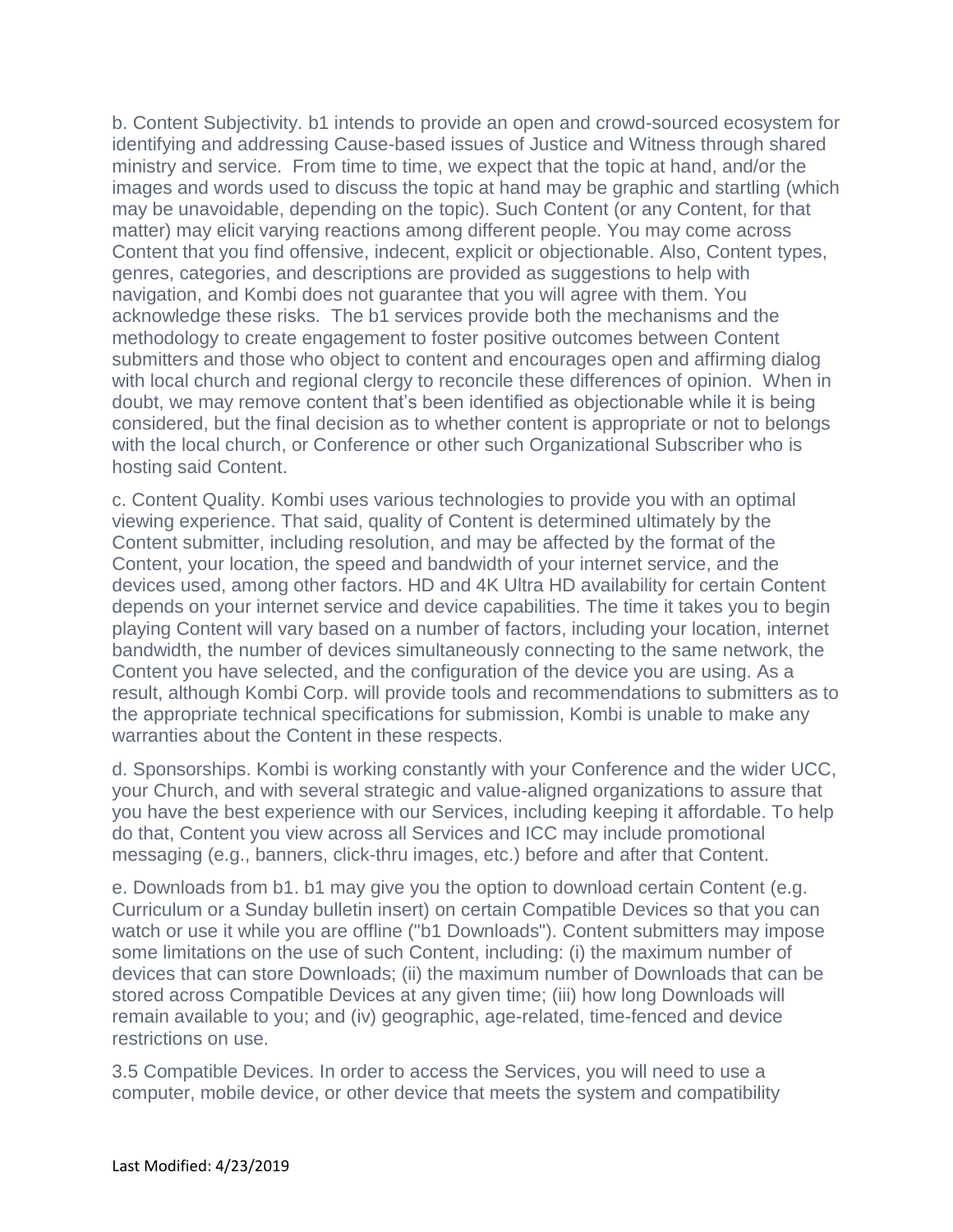requirements that we establish from time to time (each, a "Compatible Device"). Please note that Compatible Devices may vary by Service. For example, certain devices may not be capable of streaming HD video Content but may be capable of viewing other Content. Features and functionalities that we make available through the Services may also differ by Compatible Device and the terms of your subscription. Please visit our Help Center by clicking the support icon at<http://b14ucc.com/portal> for a current list of Compatible Devices.

3.6 Internet Service and Data Usage. In order to access the Services, you must have a broadband, wireless or similar internet connection from an internet service provider that meets certain technical specifications. Please note that some Content (e.g. HD and 4K Ultra HD Content) may require higher internet bandwidth. You are responsible for any costs associated with your internet service used to access the Services. Your use of the Services may count toward your data usage, depending on the terms of your agreement with your internet service provider.

3.7 Ownership. You agree that Kombi owns and retains all rights to the Services. You further agree that the Content you access and view as part of the Services is owned by its Copyright holder and/or owned and controlled by Kombi Corp and Kombi's content programmers. The Services and the Content are protected by copyright, trademark, and other intellectual property laws.

3.8 Your Responsibilities. In order for us to keep the Services safe and available for everyone to use, we all have to follow the same rules of the road. You and other users must use the Services for lawful, non-commercial, and appropriate purposes only. Your commitment to this principle is critical. You agree to observe the Services, Content, ICC and restrictions detailed above, and further agree that you **will not use** the Services in a way that:

- violates the rights of others, including patent, trademark, trade secret, copyright, privacy, publicity, or other proprietary rights;
- Shames, "trolls", "flames", insults, derides or otherwise negatively attacks any user, organization, group, event hosted on b1. (NOTE: Harassment based upon an individual's sex, race, ethnicity, national origin, age, religion, gender expression, sexual orientation, or any other identifiable characteristics will not be tolerated. All subscribers and registered users are expected and required to abide by this policy.)
- Discriminates against any other user, group or entity (NOTE: Kombi will take proactive and decisive measures to ensure against discrimination in all hosted Content including advertisements and promotions, against any user or Content owner on the bases of race, creed, color, national origin, or sex, gender expression and/or sexual orientation.
- uses technology or other means to access, index, frame or link to the Services (including the Content) that is not authorized by Kombi Corporation and the Content's copyright holder(s) (including by removing, disabling, bypassing, or circumventing any content protection or access control mechanisms intended to prevent the unauthorized download, stream capture, linking, framing, reproduction, access to, or distribution of the Services);
- involves accessing the Services (including the Content) through any automated means, including "robots," "spiders," or "offline readers" (other than by individually performed searches on publicly accessible search engines for the sole purpose of, and solely to the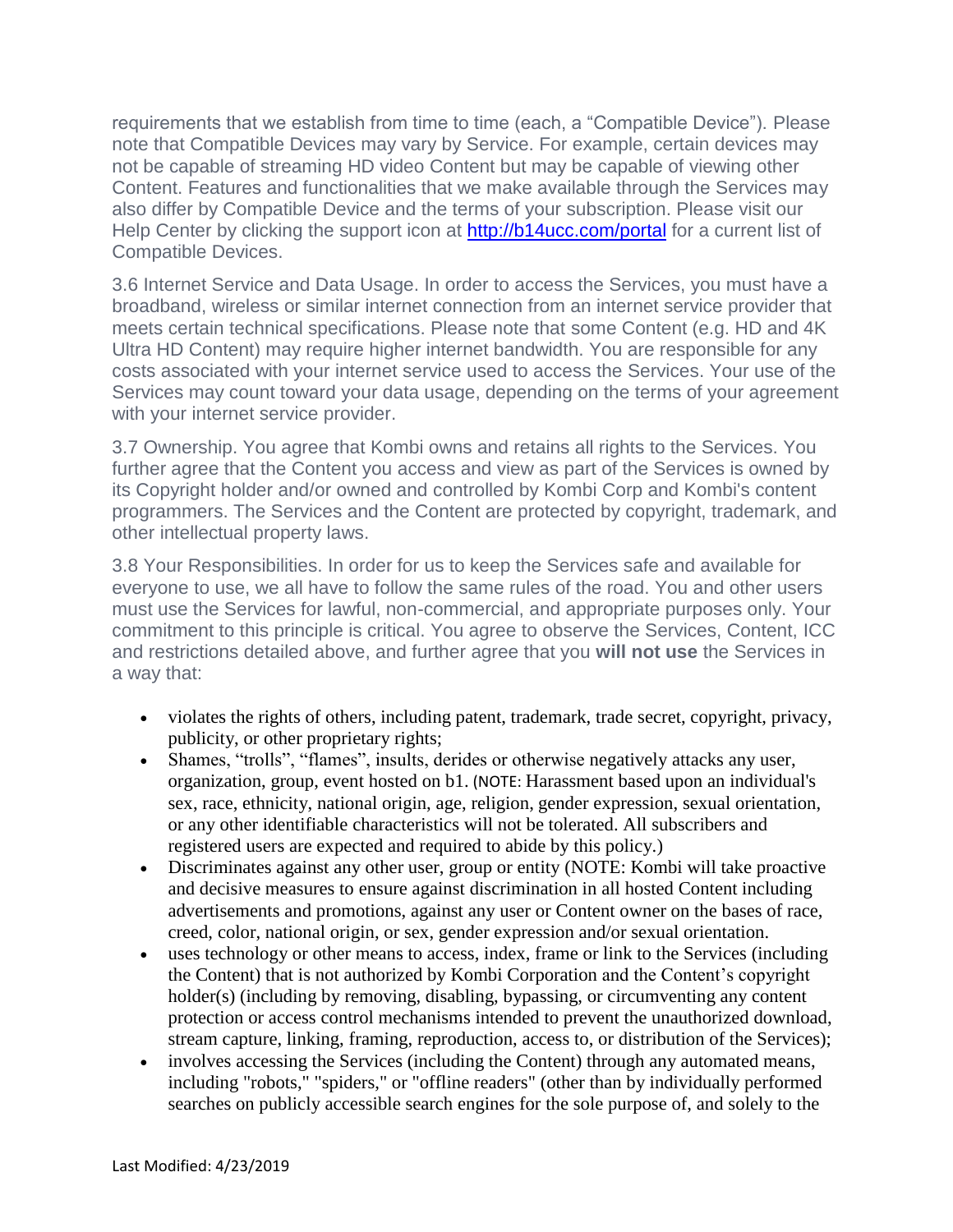extent necessary for, creating publicly available search indices - but not caches or archives - of the Services and excluding those search engines or indices that host, promote, or link primarily to infringing or unauthorized content);

- introduces viruses or any other computer code, files, or programs that interrupt, destroy, or limit the functionality of any computer software or hardware or telecommunications equipment;
- damages, disables, overburdens, impairs, or gains unauthorized access to the Services, including Kombi's servers, computer network, or user accounts;
- removes, modifies, disables, blocks, obscures or otherwise impairs any advertising or promotional messages in connection with the Services (including the Content);
- uses the Services to advertise or promote services that are not expressly approved in advance in writing by Kombi;
- collects information in violation of the b1 Privacy Policy;
- encourages conduct that would constitute a criminal offense or give rise to civil liability;
- violates these Terms or any guidelines or policies posted by Kombi;
- interferes with any other party's use and enjoyment of the Services; or
- attempts to do any of the foregoing.

If Kombi Corporation determines in its sole discretion that you are violating any of these Terms, we may (i) notify you, (ii) use technical measures to block or restrict your access or use of the Services, and (iii) immediately remove offensive conduct, without notice. In any of these cases, you agree to immediately stop accessing or using in any way (or attempting to access or use) the Services, and you agree not to circumvent, avoid, or bypass such restrictions, or otherwise restore or attempt to restore such access or use.

3.9 No Spam/Unsolicited Communications. We know how annoying and upsetting it can be to receive unwanted email or instant messages from people you do not know. Therefore, you may not use the Services to harvest information about users for the purpose of sending, or to facilitate or encourage the sending of, unsolicited bulk or other non-b1 hosted communications. You understand that we may employ technical measures to prevent spam or unsolicited bulk or other communications from entering, utilizing, or remaining within the b1 or Kombi communications networks. If you Post (as defined below in Section 7) or otherwise send spam, advertising, or other unsolicited and unapproved communications of any kind through the Services, you acknowledge that you will have caused and may be liable for substantial harm to Kombi and the b1 brand and that the amount of such harm would be extremely difficult to measure.

3.10 Software Downloads. In order to participate in certain Services or access certain Content, you may be notified that it is necessary to download software (e.g. the b1 App) or other materials or agree to additional terms and conditions. Unless otherwise provided by these additional terms and conditions, they are hereby incorporated into these Terms.

3.11 Modification/Suspension/Discontinuation. We regularly make changes to the Services. The availability of the Content, as well as ICC and Compatible Devices through which the Services are available, will change from time to time. Kombi reserves the right to replace or remove any Content and ICC available to you through the Services, including specific titles and Content sources, and to otherwise make changes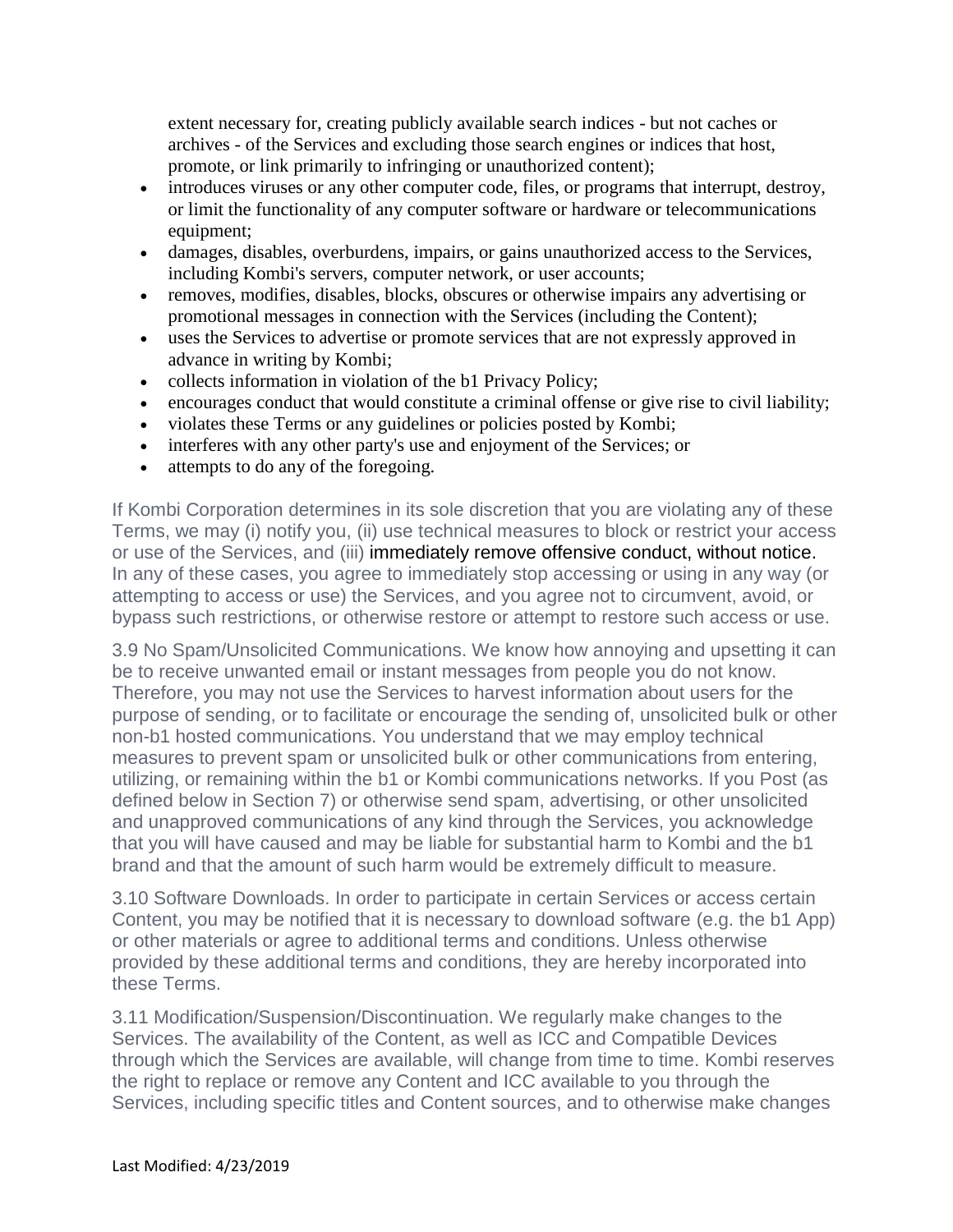in how we operate the Services. Additionally, you agree that for various reasons, such as restrictions from content programmers and other limitations or considerations from third parties, certain Content and functionality that may be available through one ICC or Compatible Device may not be available through another ICC or Compatible Device. We hope not to, but we may change, suspend, or discontinue - temporarily or permanently - some or all of the Services (including the Content and the Compatible Devices through which the Services are accessed), with respect to any or all users, at any time without notice. In our continued assessment of the Services, we may from time to time, with respect to any or all of our users, experiment with or otherwise offer certain features or other elements of the Services, including promotional features, user interfaces, plans, pricing, promotional messages, and sponsors. You acknowledge that Kombi may do so in Kombi's sole discretion at any time without notice. You also agree that Kombi will not be liable to you for any modification, suspension, or discontinuance of the Services, although if you are a b1 Enterprise subscriber and Kombi suspends or discontinues your subscription to the Services, Kombi may, in its sole discretion, provide you with a credit, refund, discount or other form of consideration (for example, we may credit additional days of service to your account) in accordance with Section 4 below. However, if Kombi terminates your account or suspends or discontinues your access to Services due to your violation of these Terms, then you will not be eligible for any such credit, refund, discount or other consideration.

3.12 Customer Service. If you need help with b1, please do not hesitate to contact our customer service department by visiting our Help Center by clicking the support icon at [http://b14ucc.com/portal.](http://b14ucc.com/portal) It is our goal to deliver expeditious and first-class customer service, but in the unlikely event that a customer service representative or material posted to our Help Center provides information that is inconsistent with these Terms, please be aware that these Terms will control.

#### 4. Subscriptions and Billing

4.1 Subscriptions. While we offer access to much Content and a portion of the Services via various ICC to individual registered and unregistered users for free, we charge fees to Local Churches and other settings of the UCC, and to select other organizations to access the full Services, specifically: the ability to create and maintain church-branded and b1-hosted website(s) and mobile app(s); create and maintain organization and individual calendars; create and maintain membership rosters and committee/groups, enewsletter management, and streamlined postings to secular, for-profit social media sites including Facebook, Instagram, and Twitter.

For authorized UCC Congregations, these fees are based on the size of your congregation and/or by the number of users who associate with you as their "Home Church". In general, there is a one-time set up fee for new Organizational subscriptions, and then a recurring monthly subscription fee (paid annually in advance). The current fees are available at [http://b14ucc.com/portal/.](http://b14ucc.com/portal/) For other settings of the UCC, and for authorized 3<sup>rd</sup>-party Organizational Users, pricing may vary. You acknowledge that Kombi may change pricing at Kombi's sole discretion at any time without notice, but any prepaid subscriptions will be honored for the duration of their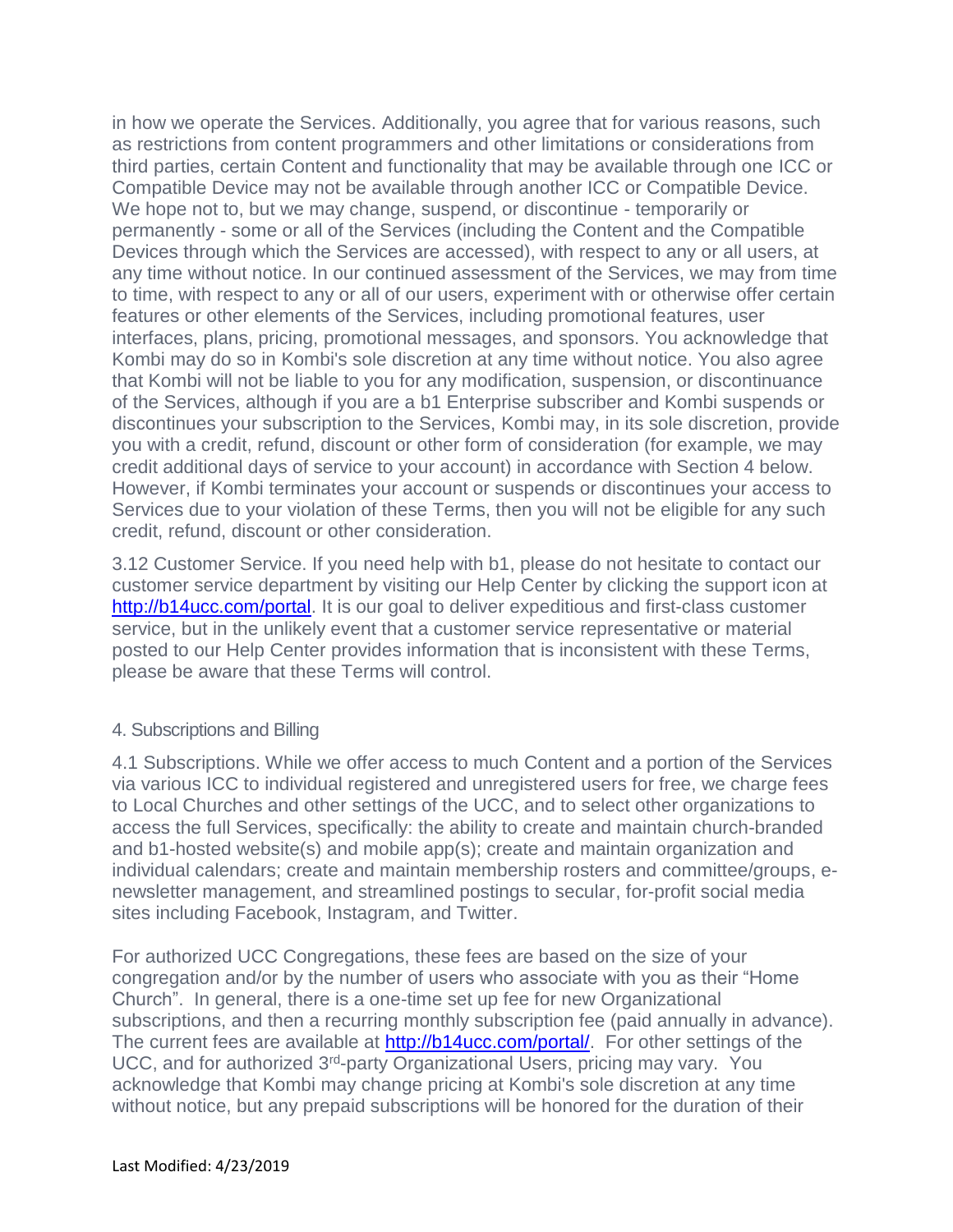annual term.

The Services offered with these various Subscription options may include different Content offerings and features, with different benefits, conditions, and limitations. You can find the specific details regarding your subscription at any time by logging in on the b1 Site and viewing your account details. Because the Services are offered in multiple time zones, for consistency, a "day" for purposes of these Terms begins at 12:00 a.m. Pacific Time and ends at 11:59 p.m. Pacific Time of that same calendar day.

4.2 Billing. By providing a credit card, EFT, or other payment method accepted by Kombi Corp. (or, for many participating Churches, their Conference Office) ("Payment Method") for your Organizational subscription, you are expressly agreeing that we (or your Conference Office) are authorized to charge you a periodic subscription fee on a recurring basis corresponding to the term of your subscription, any other fees for additional Services you may purchase, and any applicable taxes in connection with your use of your subscription to the Payment Method. If you want to use a different Payment Method than the one you signed up to use during registration, or if there is a change in your credit card validity or expiration date, you may edit your Payment Method information by logging in on the b1 Site and viewing your account details. When you provide a Payment Method for a new Organizational subscription, our system may attempt to verify the information you entered. We do this by processing an authorization hold, which is a standard practice. We do not charge you in connection with this authorization hold. If your Payment Method expires and you do not edit your Payment Method information or cancel your account, you authorize us to continue billing, and you will remain responsible for any uncollected amounts.

As used in these Terms, "billing" shall indicate either a charge or debit, as applicable, against your Payment Method, and/or notification of the amount you owe to your UCC Conference Office and the due date for said payment(s). The subscription fee will be billed at the beginning of your subscription, and on each periodic renewal date thereafter unless and until you cancel your subscription, or the account or Service is otherwise suspended or discontinued pursuant to these Terms. To see the commencement date for your next renewal period, log in on the b1 Site and view your account details.

We automatically bill your Payment Method on the calendar day corresponding to commencement of your subscription. For Organizational subscribers whose subscription starts with a free trial, billing will commence upon the expiration of the free trial. Our billing cycle is based on Calendar Months. If your Organizational Subscription begins during the first half of a calendar Month, you will be charged for that month, otherwise you will be charged beginning with the following Calendar month. Other than this, we do not prorate for any partial month of service. In any case, you will pay for 12 months (one Calendar year) in advance. You acknowledge that your prompt payment is of the essence.

If we offer you a promotion (e.g., a promotional price or terms) for your subscription, the specific terms of the promotion will be disclosed during your sign-up or in other materials provided to you describing the particular promotion. In the case of promotional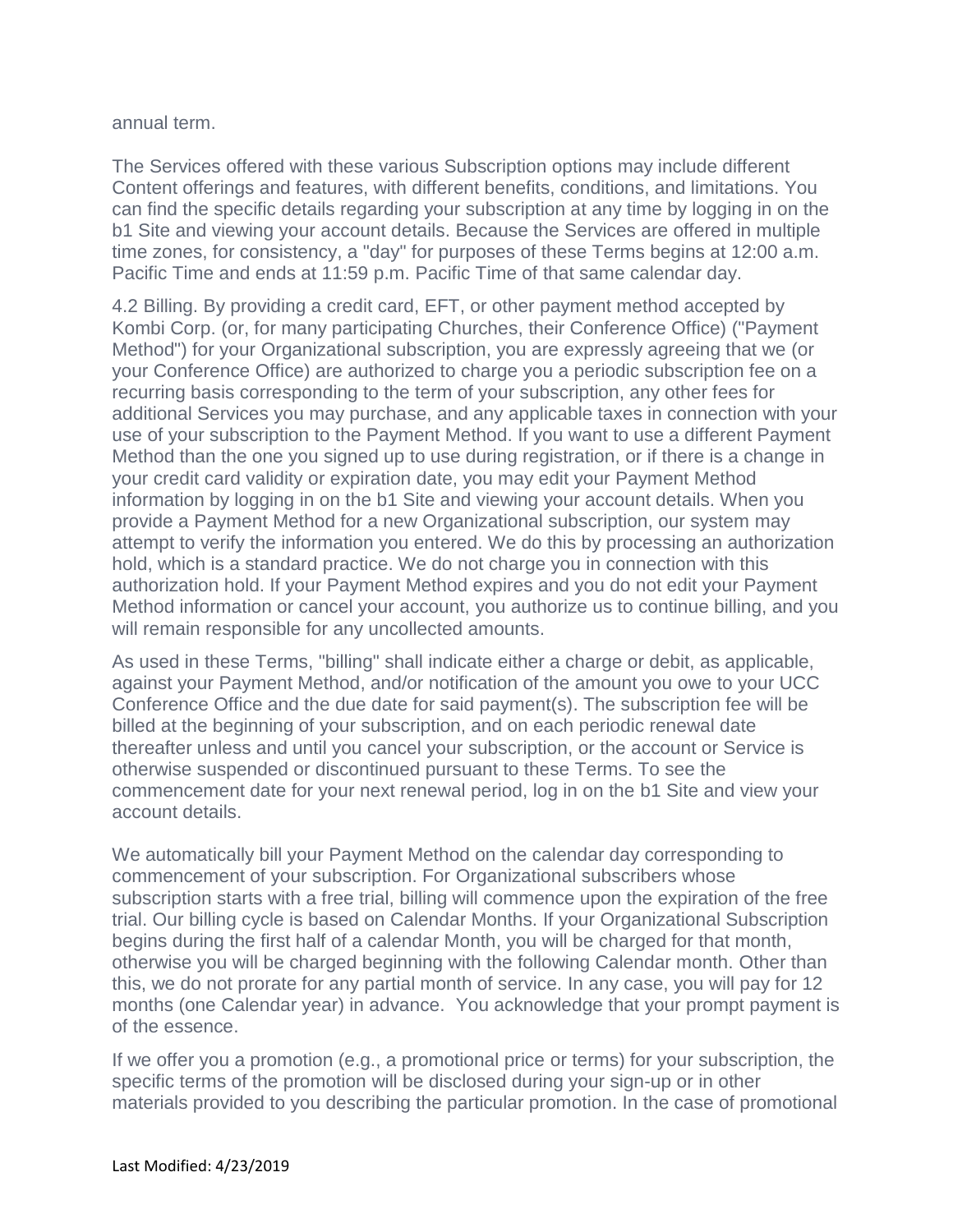pricing, we will begin billing your Payment Method for your subscription at the regular price after your promotion ends unless you cancel prior to the end of your promotion or unless otherwise disclosed in communications made available to you.

Kombi reserves the right to change the terms of your subscription, including price, from time to time, effective as of the beginning of your next Annual Renewal following the date of the change. If Kombi changes the subscription fee or other charges for your subscription, we will give you advance notice of these changes. However, we will not be able to notify you of changes in any applicable taxes.

Very rarely, if there are special circumstances where Kombi determines it is appropriate (e.g., your access to the Services is unavailable for days due to technical difficulties), we may provide credits to affected subscribers. While we intend to be fair and reasonable in such matters, the amount and form of such credits, and the decision to provide them, are at Kombi's sole and absolute discretion, and the provision of credits in one instance does not entitle anyone to credits in the future under similar or different circumstances.

4.3 b1 Grants and Scholarships. Although Kombi and your Conference Office believe that the Organizational Subscription rate represent each church's fair and reasonable share of the shared cost of the Service, Kombi does not intend for price to be the barrier to any church choosing to use the b1 platform. A limited number of Grants and Scholarships for UCC Churches are available (Kombi sets aside some of its profits, your Conference may have funds, and we also gratefully accept gifts from individuals and Organizations of which it makes 100% available to churches who need assistance in covering the cost of b1). If your church needs financial assistance, please contact your Conference Office or John Eisenhauer at *[johne@kombicorp.com](mailto:johne@kombicorp.com)* with your request.

4.4 Ongoing Subscription and Cancellation. It is our hope and commitment that b1 will be a valuable and useful tool for both individual users and for our Organizational Subscribers. Individual users may cancel their free subscription at any time, without notice. Otherwise, Organizational subscriptions will continue in effect on a recurring basis corresponding to the term of your subscription unless and until you cancel your subscription or the account or Service is otherwise suspended or discontinued pursuant to these Terms. Organizational subscribers must cancel their subscription before the next annual renewal date in order to avoid the next billing. We will bill the periodic subscription fee plus any applicable taxes to the Payment Method you provide to us during registration (or to a different Payment Method if you change your account information). Organizations believing that they have cause to cancel their subscription (i.e. Kombi has failed to live up to its responsibilities) should follow the procedure articulated in Paragraph 13 (below).

For Organizations wishing to cancel their subscription without cause, cancellation will be effective at the end of the current Annual Billing Period - this means that you will have continued access to your subscription for the remainder of that period, but you will not receive a refund. You can cancel your Organizational subscription by logging into your b1 account and following the instructions on your account page on the b1 Site or in the settings of our mobile application. If you pay for the Services through your account with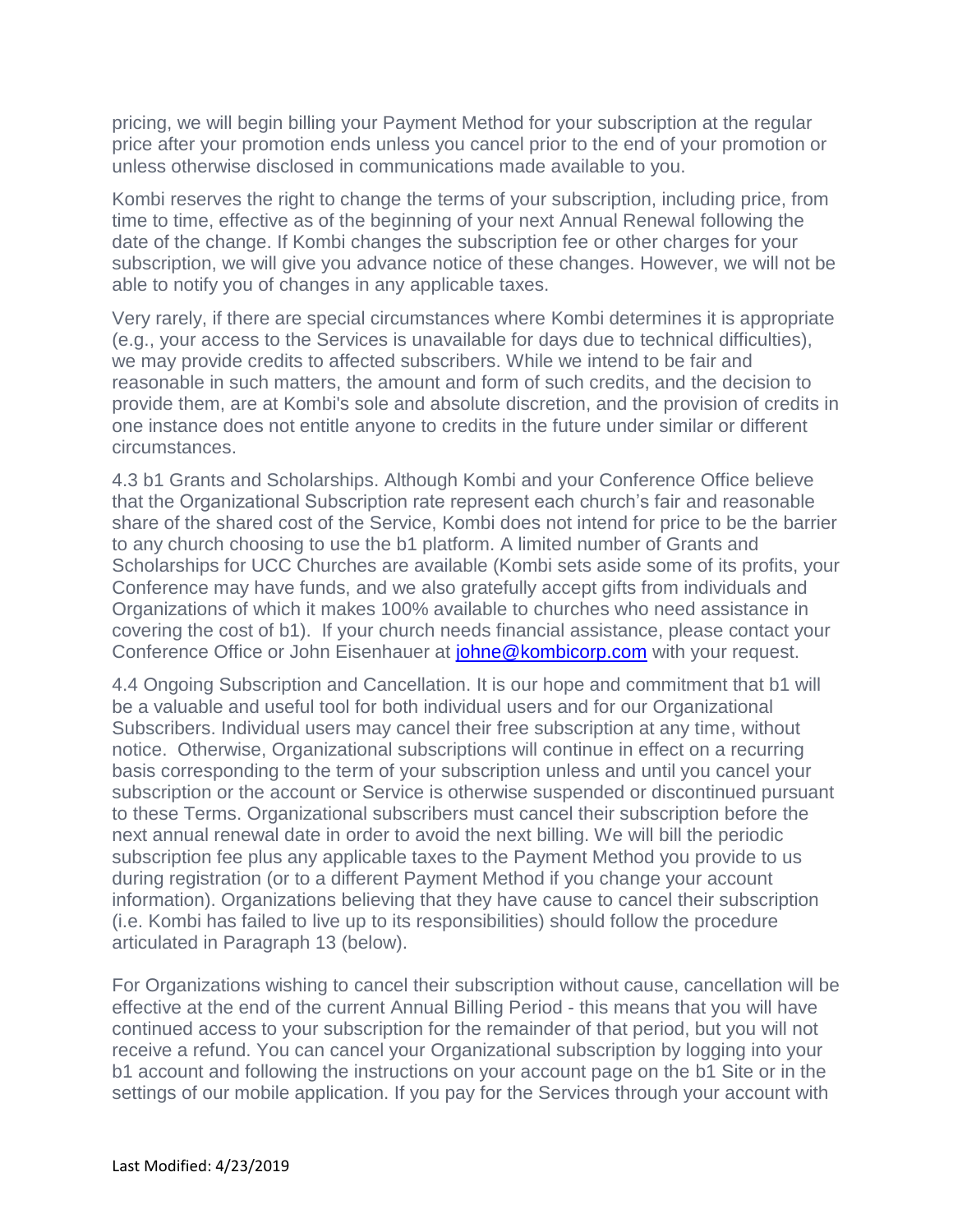a third party (e.g., Apple iTunes, PayPal, etc.) and want to cancel your subscription or manage your billing, you may need to do so through your account with such third party.

4.5 Unpaid Amounts. It is important that each subscriber honor the payment obligations to which the subscriber agreed. Accordingly, we reserve the right to retry billing your Payment Method after failed attempts (e.g., if your Payment Method is rejected). We also reserve the right to pursue any amounts you fail to pay in connection with your subscription. You will remain liable for all such amounts and all costs incurred in connection with the collection of these amounts, including, without limitation, bank overdraft fees, collection agency fees, reasonable attorneys' fees, and arbitration or court costs.

## 5. ACCOUNTS AND REGISTRATION

User Registration gives your church a way to communicate with you, and you a way to meaningfully participate in the day-to-day events in your church. When you register, you are responsible for all use of your account. All registration information you submit must be accurate and updated. Please keep your password confidential and guard it. You will not ever have to reveal it to any Kombi representative. Please notify us by email using the customer support form from our Help Center by clicking the support icon at<http://b14ucc.com/portal> if you suspect any unauthorized use of your account. Please also make sure to notify us if your registration information changes, in case we or your church need to contact you.

You may find information on how to delete your b1 account by logging in on the b1 Site and viewing your account details. Please identify your account and provide a valid reply email address in the event we require additional information to terminate your account. Please note, if you are a subscriber you must first cancel your subscription before you will be able to delete your account. Please see the section "Ongoing Subscription and Cancellation" above for instructions on how to cancel your subscription.

We reserve the right to immediately terminate or restrict your account or your use of the Services or access to Content at any time, without notice or liability, if Kombi determines in its sole discretion that you have breached these Terms, violated any law, rule, or regulation, engaged in other inappropriate conduct, or for any other business reason. We also reserve the right to terminate your account or your use of the Services or access to Content if such use places an undue burden on our networks or servers. Of course, we would prefer to avoid such termination; therefore, we may use technology to limit activities, such as the number of calls to the b1 servers being made or (in rare instances) the volume or type of User Material (as defined below in Section 7) being Posted, and you agree to respect these limitations and not take any steps to circumvent, avoid, or bypass them.

## 6. COLLECTION AND USE OF PERSONAL INFORMATION

Please read the b1 Privacy Policy available by clicking the support icon at [http://b14ucc.com/portal.](http://b14ucc.com/portal) The Privacy Policy is incorporated by reference and made part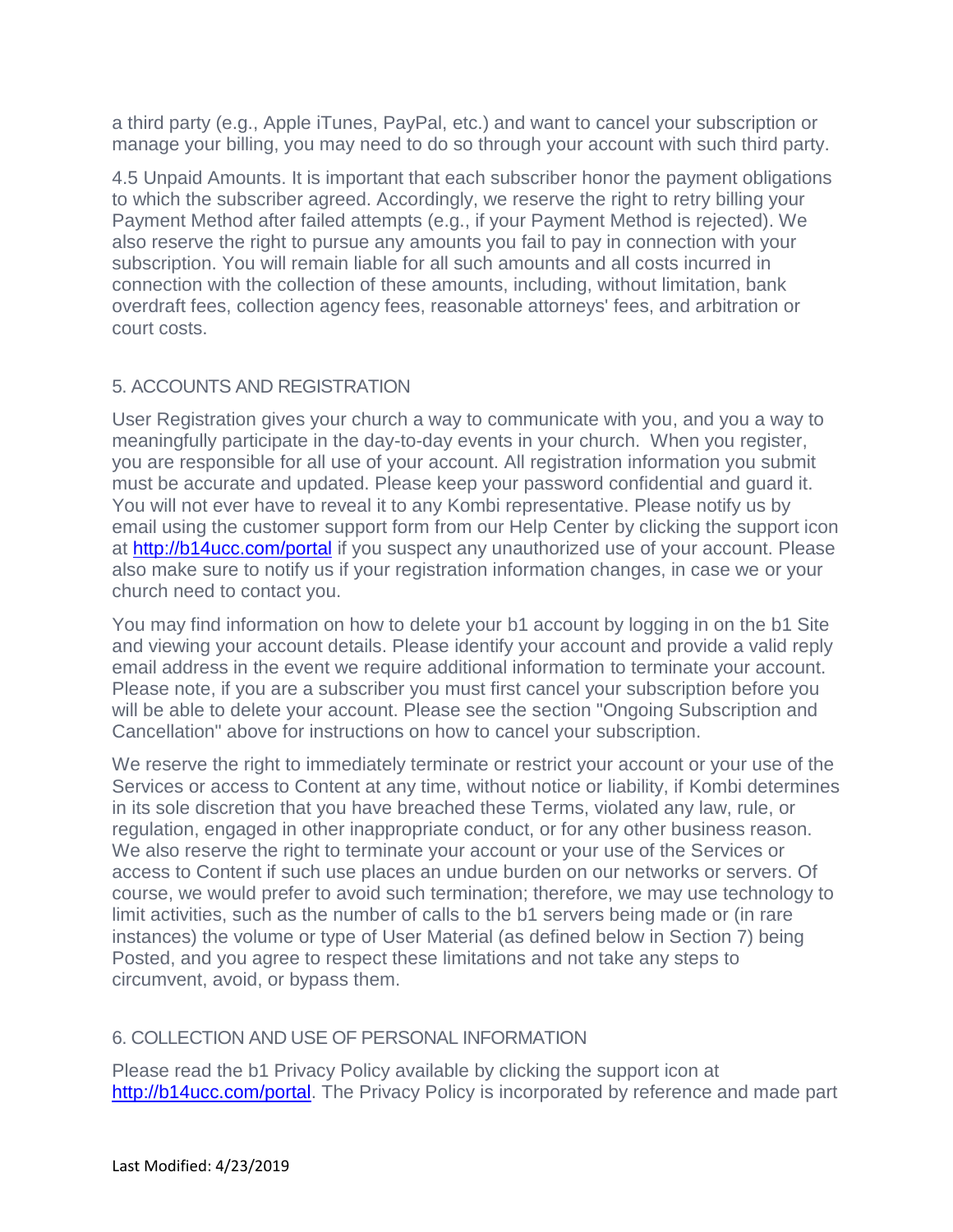of these Terms. Thus, by agreeing to these Terms, you agree that your presence on the b1 Site and use of the Services through any other ICC or Compatible Device are governed by the b1 Privacy Policy in effect at the time of your use.

#### 7. USER SUBMISSIONS, REVIEWS, COMMENTS, AND OTHER MATERIAL

7.1 Your Posts. As part of the Services, users may have an opportunity to publish, transmit, submit, or otherwise post (collectively, "Post") images, text, videos, shared posts, reviews, tags, comments, or other materials (collectively, "User Material"). In order to keep the Services enjoyable for all of our users, you must adhere to the rules below, as well as additional rules applicable to any Kombi-hosted site.

b1 is intended to be a common and communal tool for ministry and service, and forum to share Justice and Witness causes and publicize and celebrate our ministries. We expect our users to focus on positive outcomes and mutual support in their choice of User Materials posted to the b1 platform. Please limit yourself to User Material directly relevant to UCC Justice and Witness ministry and/or to the Service and Ministry of the UCC in its various settings. Moreover, you must not post User Material that: (i) contains Unsuitable Material (as defined above in Section 3); or (ii) improperly claims the identity of another person. Please note that if you Post User Material on b1 using a third-party service, such as a social network or email provider, your first and last name or other user ID may appear to the public each time you Post. We advise that you do not, and you should also be careful if you decide to, Post additional personal information, such as your email address, telephone number, or street address.

You must be, or have first obtained permission from, the rightful owner of any User Material you Post. By submitting User Material, you represent and warrant that you own the User Material or otherwise have the right to grant Kombi the license provided below. You also represent and warrant that the Posting of your User Material does not violate any right of any party, including privacy rights, publicity rights, and intellectual property rights. In addition, you agree to pay for all royalties, fees, and other payments owed to any party by reason of your Posting User Material. Kombi will remove all User Material if we are properly notified that such User Material infringes on another person's rights. You acknowledge that Kombi does not guarantee any confidentiality with respect to any User Material – in fact we intend that there be no anonymous information anywhere on the b1 platform.

b1 allows you to enter copyright information when you submit User Material and will (optionally) display this copyright information when the User Material is viewed. Be aware, however, that a major purpose of b1 is to share what we see, know, create, and do with each other in order to deepen our understanding and connection to each other. Accordingly, we need to make your User Materials available to others. When you provide any User Materials to us, you grant us, our affiliates, partners and related entities, a worldwide, irrevocable, perpetual, royalty-free, nonexclusive, sub-licensable license to use, reproduce, modify, create derivative works of, distribute, publicly perform, publicly display, transfer, transmit, distribute, store and publish such User Materials and subsequent versions thereof. This license will apply to the distribution and the storage of your User Materials in any form, medium, or technology now known or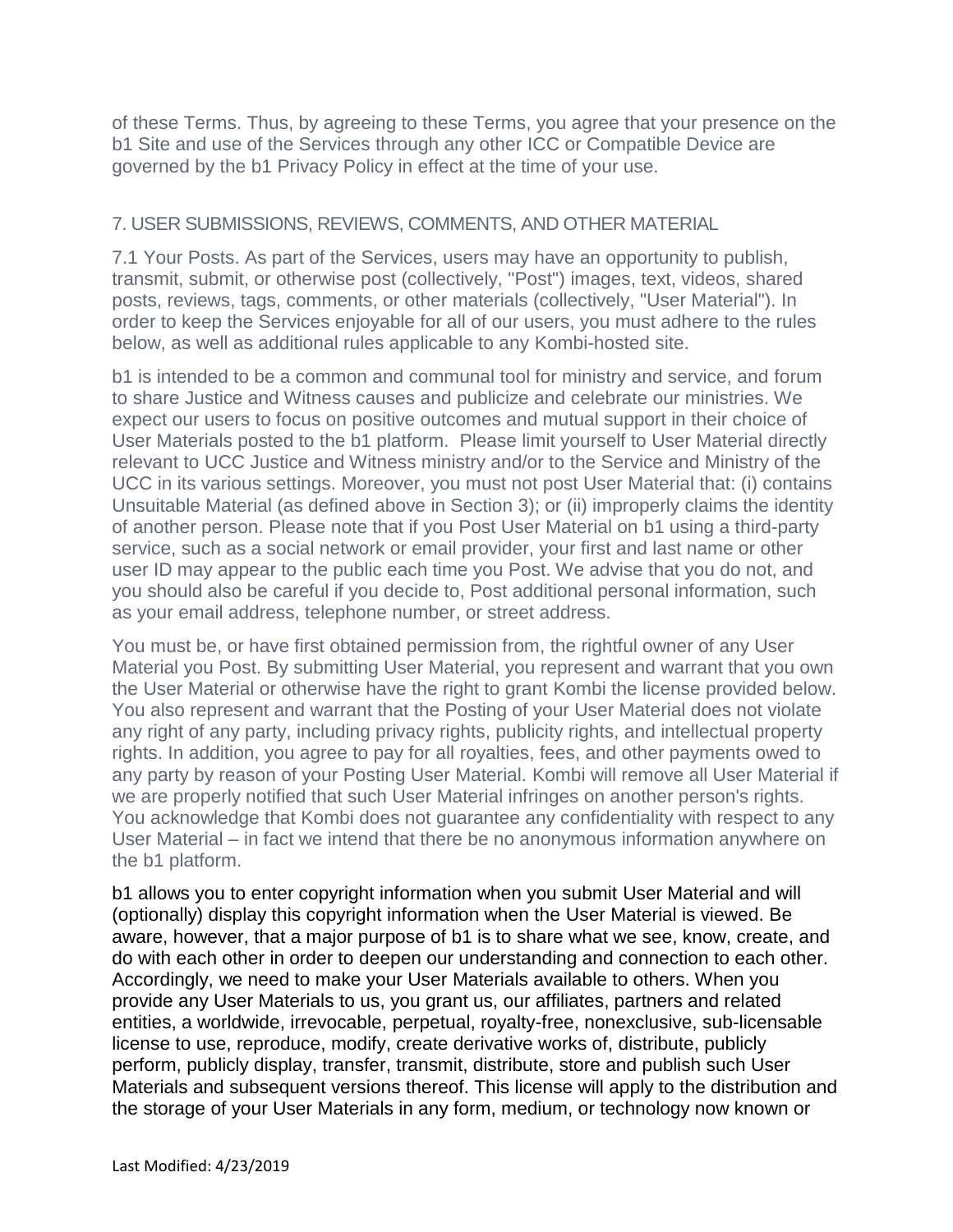later developed. If you intend to sell or otherwise restrict access to some particular digital Content or IP, we suggest that you only submit watermarked samples and descriptions of the item, along with a hyperlink to the actual Content which is presumably hosted elsewhere (e.g. a link to an Amazon Store, the UCC Resources store, etc.).

By Posting User Material, you are not forfeiting any ownership rights in such material to Kombi, your Church, your Conference, the UCC or b1. After Posting your User Material, you continue to retain, and Kombi acknowledges, all of the same ownership rights you had prior to Posting. By Posting your User Material, you grant Kombi and b1 a limited license to use, display, reproduce, distribute, modify, delete from, add to, prepare derivative works of, publicly perform, and publish such User Material through the Services and on other platforms and services worldwide, including on or through any ICC, in perpetuity, in any media formats and any media channels now known or hereinafter created in conjunction with the Services. The license you grant to Kombi is non-exclusive (meaning you are not prohibited by us from licensing your User Material to anyone else in addition to Kombi), fully-paid, royalty-free (meaning that Kombi is not required to pay you for the use of your User Material), and sublicensable (so that Kombi is able to use its affiliates, subcontractors, and other partners, such as internet content delivery networks, to provide the Services). By Posting your User Material, you also hereby grant each user of the Services a non-exclusive, limited license to access your User Material, and to use, display, reproduce, distribute, and perform such User Material as permitted through the functionality of the Services and under these Terms.

Kombi will not use, share, or otherwise exploit such licensed User Materials except as described in this section 7.1.

7.2 Third Party Posts. Despite these restrictions, please be aware that some material provided by users may be objectionable, unlawful, inaccurate, or inappropriate. Kombi does not endorse any User Material, and User Material that is Posted does not reflect the opinions or policies of Kombi. We reserve the right, but have no obligation, to monitor User Material and to restrict or remove User Material that we determine, in our sole discretion, is inappropriate or for any other business reason, as permitted by law. In no event does Kombi assume any responsibility or liability whatsoever for any User Material, and you agree to waive any legal or equitable rights or remedies you may have against Kombi with respect to such User Material.

That being said, you can help tremendously by identifying any inappropriate User Material you find using the built-in function in the b1 app or by emailing [b1info@kombicorp.com](mailto:b1info@kombicorp.com) (subject line: "Inappropriate User Material"). Any content that is flagged by two (2) or more people will be reported to the appropriate local church minister and/or Conference Staff and to Kombi, and the users who flagged the content and the user(s) who created the content will be transparently engaged to resolve the issue.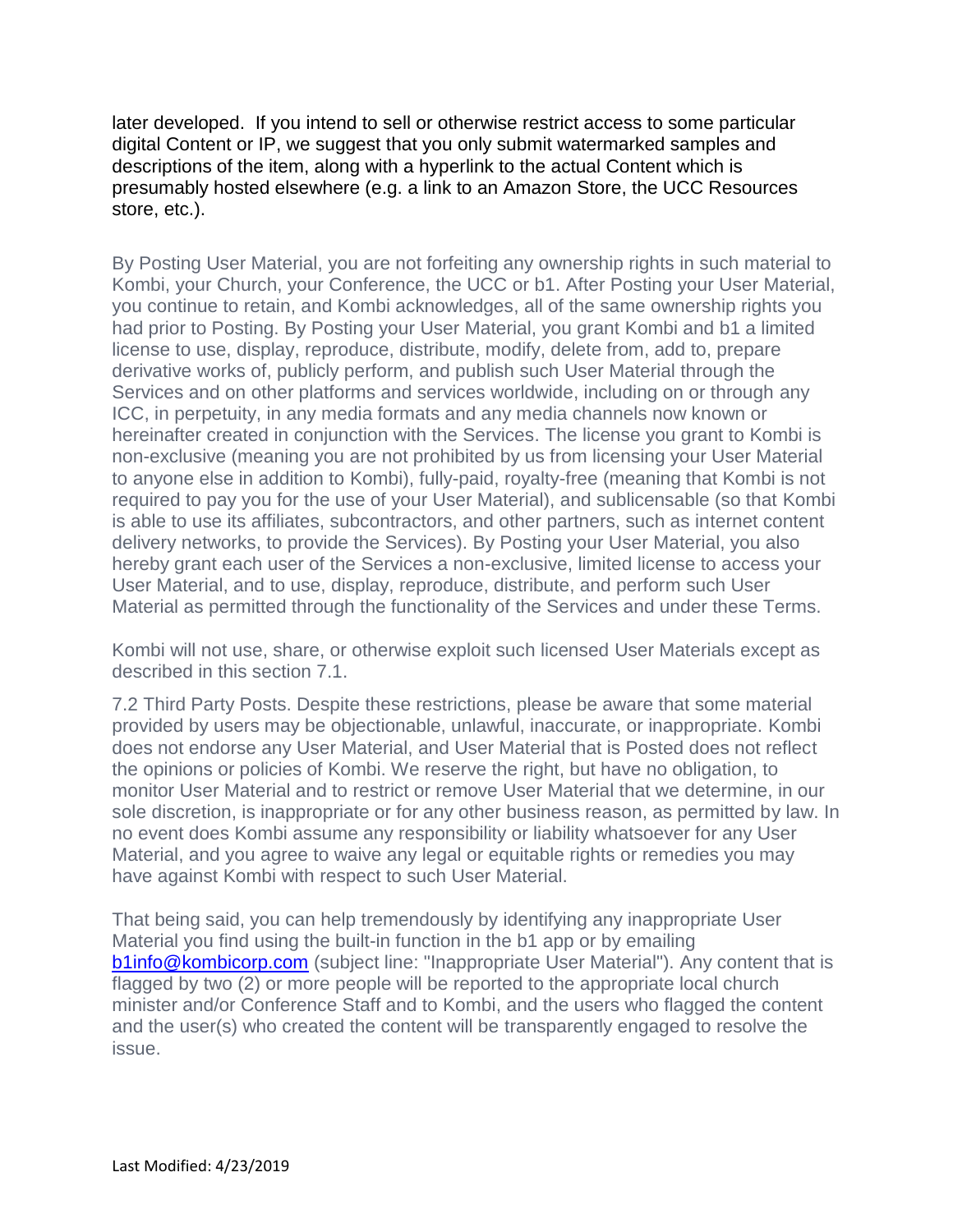## 8. LINKED DESTINATIONS AND ADVERTISING

8.1 Third Party Destinations. When b1 provides links or pointers to other websites or destinations, you should not infer or assume that Kombi operates, controls, or is otherwise connected with these other websites or destinations, especially since any User Materials could contain such links. When you click on a link within the Services, we will not warn you that you have left the Services and are subject to the terms and conditions (including privacy policies) of another website or destination. In some cases, it may be less obvious than others that you have left the Services and reached another website or destination. Please be careful to read the terms of use and privacy policy of any other website or destination before you provide any information or engage in any transactions, and please immediately flag any links you deem inappropriate. These Terms do not govern your use of another website or destination.

Kombi is not responsible for the content or practices of any website or destination other than the b1 Site, even if it links to the b1 Site and even if the website or destination is operated by a company affiliated or otherwise connected with Kombi. By using the Services, you acknowledge and agree that Kombi is not responsible or liable to you for any content or other materials hosted and served from any website or destination other than the Kombi Site.

8.2 Third Party Advertisements and Services. Although intentional sponsored messages appearing on b1 sites will be from carefully screened, value-aligned, and well-known partners, Kombi takes no responsibility for and does not endorse any 3<sup>rd</sup> -party advertisements or any third-party material Posted on any ICC where the Services are available, nor do we take any responsibility for the products or services provided by advertisers. Any dealings you have with advertisers while using the Services, including through engaging with interactive advertisements, are between you and the advertiser, and you agree that Kombi is not liable for any loss or claim that you may have against an advertiser. If you provide any confidential or personal information or engage in any transaction through an advertisement, Kombi is not responsible for such information or transaction and we encourage you to read the terms of use and privacy policy of the advertiser or other party collecting such information or engaging in such transaction.

#### 9. TRADEMARKS

Kombi, the Kombi and b1 logos, and other Kombi and b1 marks, graphics, logos, scripts, and sounds are trademarks of Kombi. Kombi is not a subsidiary of nor contracted with the National setting of the United Church of Christ. Permission and right to use UCC names, slogans, logos, and marks (or for those of other 3<sup>rd</sup> party entities) on Content and User Materials is the responsibility of the submitting Organizational Subscriber or Registered User. None of the Kombi trademarks may be copied, downloaded, or otherwise exploited without specific, written consent from Kombi.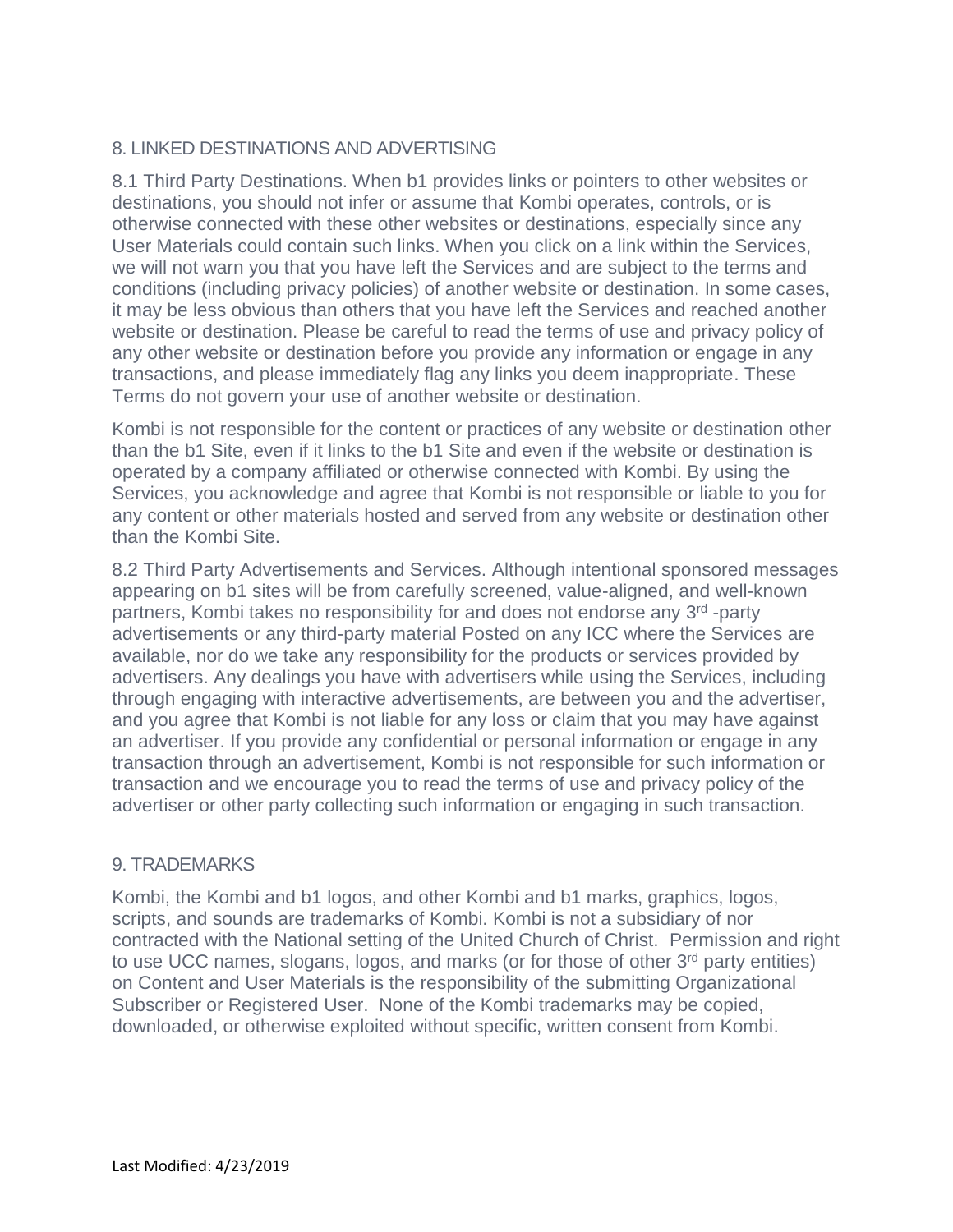#### 10. UNSOLICITED SUBMISSIONS

Although users are encouraged to submit User Materials, it is Kombi's policy not to accept anonymous and/or unsolicited/unrelated submissions, including scripts, story lines, articles, fan fiction, characters, drawings, information, suggestions, ideas, or concepts. Kombi will delete any such submission without reading it. Therefore, any similarity between an unsolicited submission and any elements in any Kombi creative work, including a videos, series, story, title, image, phrases, or concept, would be purely coincidental.

#### 11. DISCLAIMER OF WARRANTIES, LIMITATION OF LIABILITY AND INDEMNITY

WHILE WE DO OUR BEST TO PROVIDE THE OPTIMAL PERFORMANCE OF THE SERVICES, YOU AGREE THAT USE OF THE SERVICES IS AT YOUR OWN RISK. THE SERVICES, INCLUDING THE b1 SITE, THE CONTENT, THE ICC, THE FEATURES, USER MATERIAL, AND ANY OTHER MATERIALS CONTAINED ON OR PROVIDED THROUGH ANY ICC OR COMPATIBLE DEVICE, ARE PROVIDED "AS IS" AND, TO THE FULLEST EXTENT PERMITTED BY LAW, ARE PROVIDED WITHOUT WARRANTIES OF ANY KIND, EITHER EXPRESS OR IMPLIED. WITHOUT LIMITING THE FOREGOING, KOMBI DOES NOT MAKE ANY WARRANTIES OF FITNESS FOR A PARTICULAR PURPOSE, TITLE, MERCHANTABILITY, COMPLETENESS, AVAILABILITY, SECURITY, COMPATIBILITY OR NONINFRINGEMENT; OR THAT THE SERVICES WILL BE UNINTERRUPTED, FREE OF VIRUSES AND OTHER HARMFUL COMPONENTS, ACCURATE, ERROR FREE, OR RELIABLE.

IN NO EVENT SHALL KOMBI OR ITS AFFILIATES, SUCCESSORS, AND ASSIGNS, AND EACH OF THEIR RESPECTIVE INVESTORS, DIRECTORS, OFFICERS, EMPLOYEES, AGENTS, AND SUPPLIERS (INCLUDING DISTRIBUTORS AND CONTENT PROGRAMMERS) (COLLECTIVELY, THE "KOMBI PARTIES"), BE LIABLE FOR ANY DIRECT, INDIRECT, PUNITIVE, INCIDENTAL, SPECIAL, CONSEQUENTIAL, OR OTHER DAMAGES, INCLUDING LOSS OF PROFITS, ARISING OUT OF OR IN ANY WAY RELATED TO THE USE OF THE SERVICES (INCLUDING ANY INFORMATION, PRODUCTS, OR SERVICES ADVERTISED IN, OBTAINED ON, OR PROVIDED THROUGH ANY ACCESS POINT OR COMPATIBLE DEVICE), WHETHER BASED IN CONTRACT, TORT, STRICT LIABILITY, OR OTHER THEORY, EVEN IF THE KOMBI PARTIES HAVE BEEN ADVISED OF THE POSSIBILITY OF DAMAGES. CERTAIN STATE LAWS DO NOT ALLOW LIMITATIONS ON IMPLIED WARRANTIES OR THE EXCLUSION OR LIMITATION OF CERTAIN DAMAGES. IF THESE LAWS APPLY TO YOU, SOME OR ALL OF THE ABOVE DISCLAIMERS, EXCLUSIONS, OR LIMITATIONS MAY NOT APPLY TO YOU. NOTHING IN THESE TERMS SHALL AFFECT ANY NON-WAIVABLE STATUTORY RIGHTS THAT APPLY TO YOU. IN NO EVENT SHALL OUR TOTAL LIABILITY TO YOU FOR ALL DAMAGES, LOSSES AND CAUSES OF ACTION WHETHER IN CONTRACT, TORT (INCLUDING NEGLIGENCE) OR OTHERWISE EXCEED THE AMOUNT PAID BY YOU TO US, IF ANY, FOR ACCESSING OR PARTICIPATING IN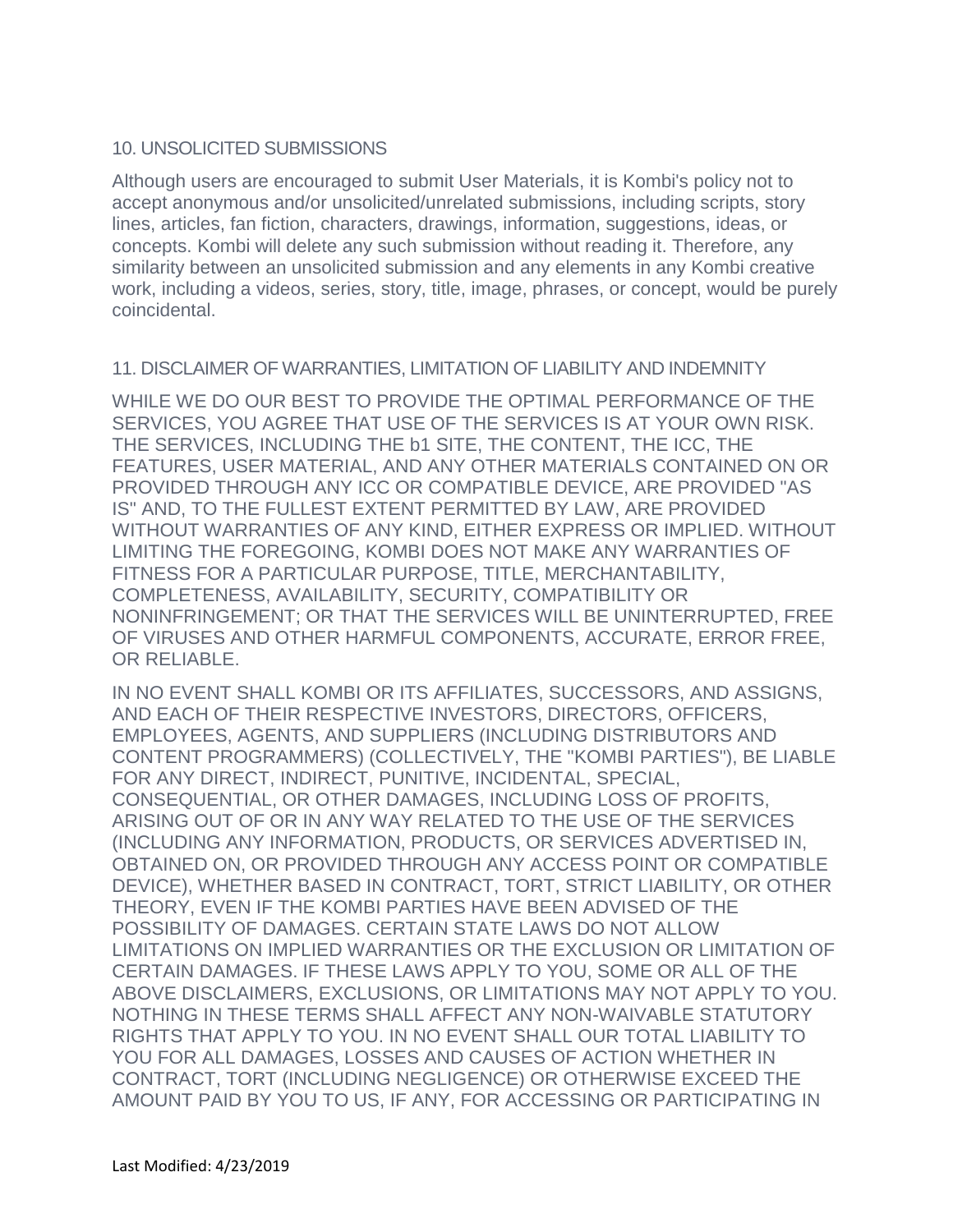ANY ACTIVITY RELATED TO USE OF THE SERVICES OR \$50 (WHICHEVER IS LESS).

YOU AGREE TO DEFEND, INDEMNIFY, AND HOLD HARMLESS THE KOMBI PARTIES FROM AND AGAINST ANY AND ALL LIABILITIES, CLAIMS, DAMAGES, EXPENSES (INCLUDING REASONABLE ATTORNEYS' FEES AND COSTS), AND OTHER LOSSES ARISING OUT OF OR IN ANY WAY RELATED TO YOUR BREACH OR ALLEGED BREACH OF THESE TERMS OR YOUR USE OF THE SERVICES (INCLUDING YOUR USE OF THE CONTENT). KOMBI RESERVES THE RIGHT, AT OUR OWN EXPENSE, TO EMPLOY SEPARATE COUNSEL AND ASSUME THE EXCLUSIVE DEFENSE AND CONTROL OF ANY MATTER OTHERWISE SUBJECT TO INDEMNIFICATION BY YOU.

## 12. NOTICE AND PROCEDURE FOR CLAIMS OF COPYRIGHT INFRINGEMENT

If you believe that any Content, User Material, or other material provided through the Services, including through a link, infringes your copyright, you should notify Kombi of your infringement claim in accordance with the procedure set forth below.

We will process each notice of alleged infringement that Kombi receives and take appropriate action in accordance with applicable intellectual property laws. A notification of claimed copyright infringement should be emailed to Kombi at **[b1info@kombicorp.com](mailto:b1info@kombicorp.com)** (subject line: "Copyright Infringement Takedown Request"). You may also contact us by US mail:

Attention: b1 Copyright Agent Kombi Corporation 403 Madison Ave N Suite 250 Bainbridge Island, WA 98110

To be effective, the notification must be in writing and contain the following information: (i) an electronic or physical signature of the person authorized to act on behalf of the owner of an exclusive copyright interest; (ii) a description of the copyrighted work that you claim has been infringed; (iii) a description of where the material that you claim is infringing is located on the Services that is reasonably sufficient to enable Kombi to identify and locate the material; (iv) how Kombi can contact you, such as your address, telephone number, and email address; (v) a statement by you that you have a good faith belief that the disputed use is not authorized by the copyright owner, its agent, or the law; and (vi) a statement by you that the above information in your notice is accurate and under penalty of perjury that you are authorized to act on behalf of the copyright owner or the owner of an exclusive right in the material. Emails sent to **[b1info@kombicorp.com](mailto:b1info@kombicorp.com)** for purposes other than communication about copyright infringement may not be answered.

Kombi has a policy of terminating repeat infringers in appropriate circumstances.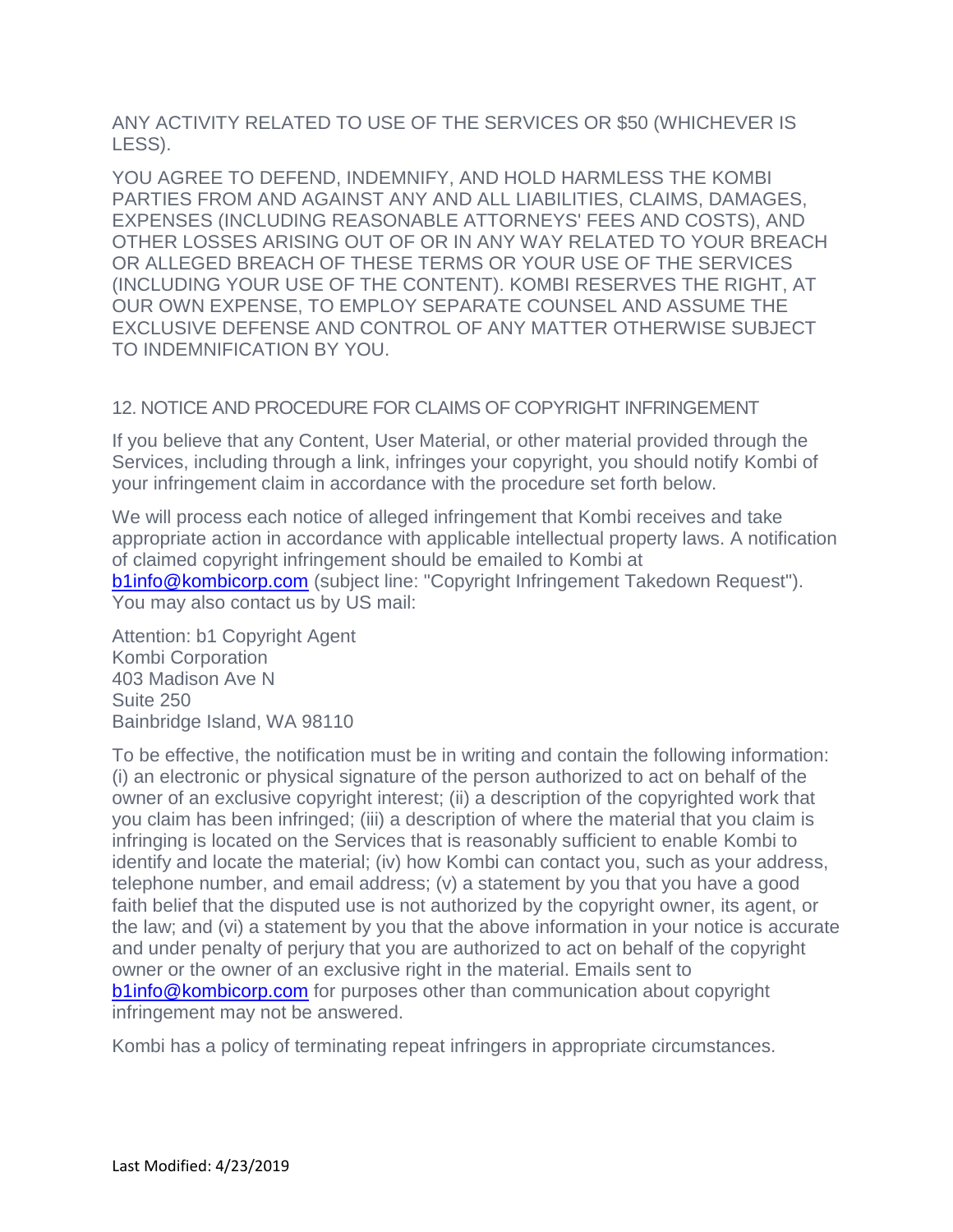## 13. ARBITRATION OF CLAIMS

PLEASE READ THIS CAREFULLY. WE WANT YOU TO KNOW HOW IT AFFECTS YOUR RIGHTS. If you have an issue with the Services, we encourage you to review our frequently asked questions or contact our customer service team through our Help Center by clicking the support icon at [http://b14ucc.com/portal.](http://b14ucc.com/portal) It is our intent and habit to work with you to quickly resolve your issues. In the event there is an issue that still requires attention, we want to make the resolution process as quick and efficient as possible. We also want to specify now what each of us should expect in order to avoid any confusion later. To that end, you and Kombi (and, potentially the appropriate local church and/or Conference staff, and/or Content copyright holders, and/or other appropriate 3<sup>rd</sup> parties) agree to first discuss any issue informally for at least 30 days. To do that, please send your full name and contact information, your concern and your proposed solution by mail to us at: Kombi Corp. 403 Madison Ave N, Suite 250, Bainbridge Island, WA 98110 Attn: Legal Department. If we would like to discuss an issue with you, we will contact you using the email address you provided when you registered for b1.

If we do not reach an agreed upon solution after our discussions for at least 30 days, you and Kombi agree that any and all claims that either of us may have arising out of or relating to: (i) these Terms (including formation, performance, or breach of them, and including the scope and enforceability of this arbitration provision); (ii) the Privacy Policy, which is incorporated in these Terms; (iii) any aspect of our relationship with each other; and (iv) use of the Services, must be resolved through binding arbitration before the American Arbitration Association ("AAA") using its Consumer Arbitration Rules, available at [www.adr.org](https://www.adr.org/) or by calling the AAA at 1-800-778-7879. As an exception to this arbitration agreement, Kombi is happy to give you the right to pursue in small claims court any claim that is within that court's jurisdiction as long as you proceed only on an individual basis.

You and Kombi agree to arbitrate in each of our individual capacities only, not as a representative or member of a class, and each of us expressly waives any right to file a class action or seek relief on a class basis.

Arbitration hearings will be held in Kitsap or King County, Washington, except for issues in the Hawaii Conference which will be held in Honolulu, HI.

You may download or copy a form Notice and a form to initiate arbitration at www.adr.org. You are responsible for paying the filing fee. Regardless of who initiates the arbitration, Kombi will pay any other arbitration fees, including your share of arbitrator compensation.

It is important that you understand that the arbitrator's decision will be binding and may be entered as a judgment in any court of competent jurisdiction. If the arbitrator rules against Kombi, in addition to accepting whatever responsibility is ordered by the arbitrator, we think it's fair that Kombi reimburse your reasonable attorneys' fees and costs, regardless of who initiated the arbitration. Similarly, if the arbitrator rules in Kombi's favor, Kombi may, at its sole option, seek reimbursement of our attorney's fees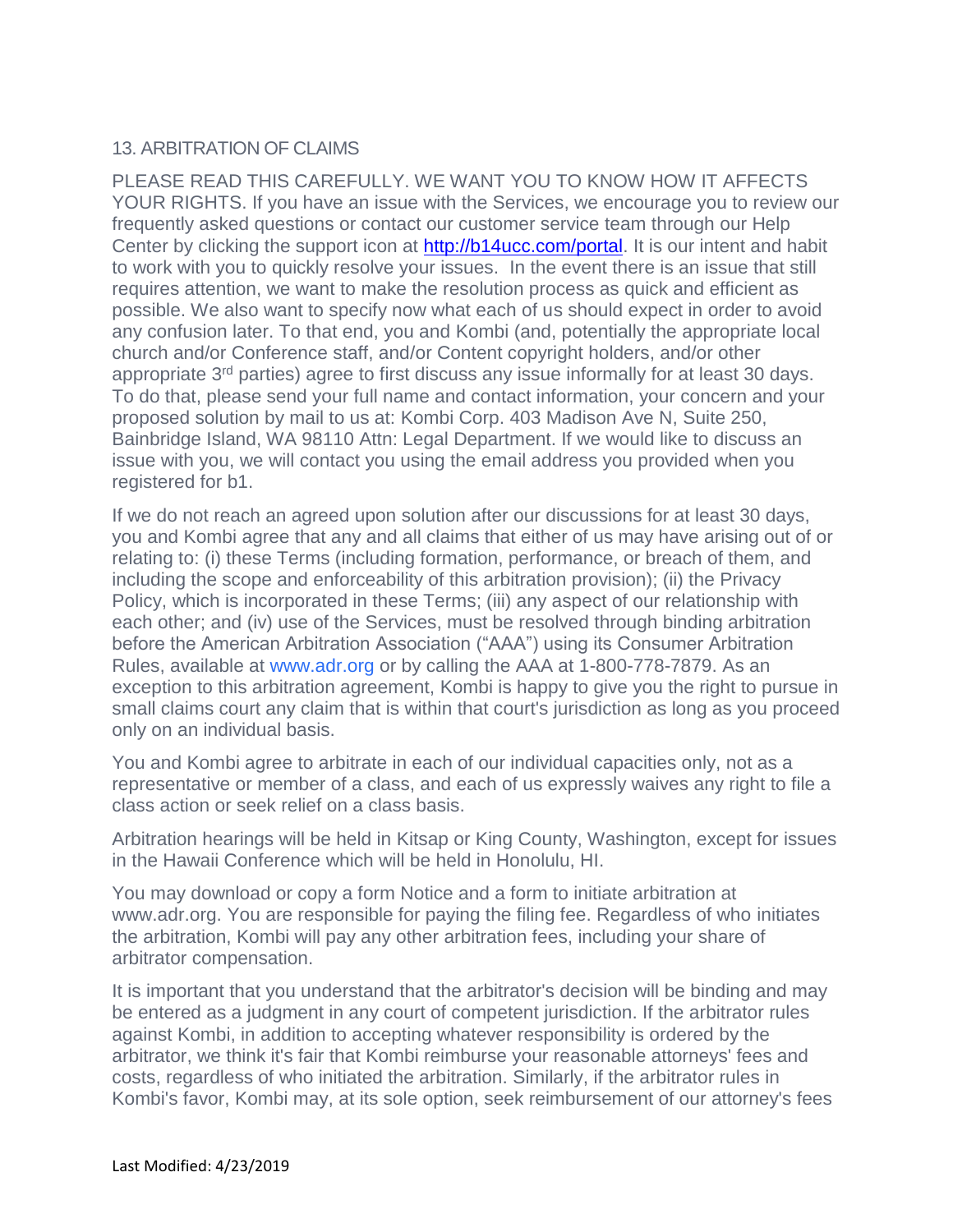and costs, regardless of who initiated the arbitration. For clarity, this arbitration provision will survive cancellation of your b1 account.

If you're not sure what all of this means, of course please feel free to ask an attorney.

#### 14. LIMITATION ON TIME TO BRING A CLAIM

To help resolve any issues between us promptly, you and Kombi agree to bring any claim arising out of or relating to these Terms (including the b1 Privacy Policy), our relationship, or the use of the Services within one year after a claim arises; otherwise, the claim is waived. This limitation applies regardless of the venue in which such claim is or could otherwise be asserted.

#### 15. GENERAL INFORMATION

15.1 International Use. We are a company based in the United States and offer our Services to users in the United States. Access to the Services from locations where Kombi does not have rights, that are not permitted by the terms of your subscription, or where Kombi does not make the Services available is prohibited.

15.2 Export Controls. Software and the transmission of applicable technical data, if any, in connection with the Services are subject to export controls. You agree to comply with all applicable laws regarding software and the transmission of technical data exported from the United States or the country in which you reside.

15.3 Choice of Law and Forum. These Terms are governed by, and construed in accordance with, the laws of the State of Washington without giving effect to principles of conflicts of law. To the extent that the arbitration provision outlined in Section 13 is not applicable (e.g., when confirming an arbitration award), you and Kombi agree to submit to the exclusive jurisdiction of the courts located in the King or Kitsap County of the State of Washington.

15.4 No Waiver/Reliance. If you see other parties violating these Terms, we would appreciate it if you would let us know at **b1info@kombicorp.com** (subject line: "TOS Violation"). Precisely how Kombi responds to a party that is violating these Terms will be determined after carefully analyzing all of the facts and circumstances of a particular case. You may not rely upon Kombi's precise response with respect to one party or one situation as any indication of what Kombi might do with respect to another party or another situation, even if the parties or situations appear to you to be similar. Similarly, if we fail to act in response to a violation of these Terms, you should not assume that we do not object to the violation or even that we are aware of it. In addition, you may not construe a waiver of any provision of these Terms with respect to any party as a waiver of that provision (or any other provision) with respect to either that party or any other party. Further, Kombi's decision to delay exercising or enforcing any right or remedy under these Terms shall not constitute a waiver of such right or remedy. Even if Kombi acts in a way that appears to you to be inconsistent with these Terms, Kombi's action shall not be deemed a waiver or constructive amendment of these Terms.